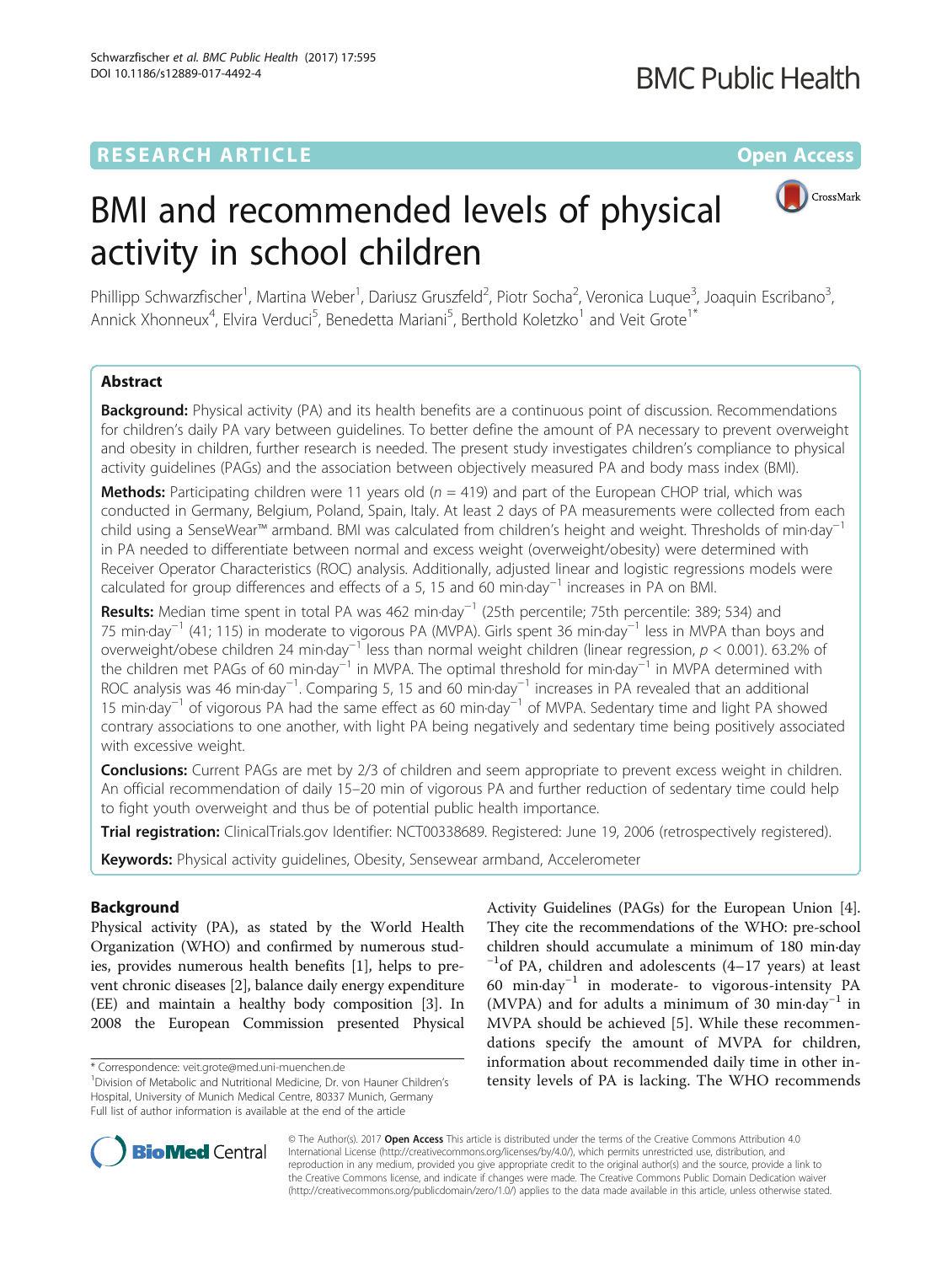vigorous-intensity activities at least 3 times per week [[5](#page-7-0)], but does not state an appropriate amount in min·day−<sup>1</sup> . Additionally, sedentary behaviour has changed dramatically in recent years [\[6](#page-7-0)] and is not specifically mentioned in current guidelines. Screen time of children and adolescents increased [\[7\]](#page-7-0) and evidence of a causal relationship between sedentary behaviour and all-cause mortality continues to grow [[8\]](#page-7-0). Large population data published in 2012 showed that, worryingly, 81% of the 13–15 year-old children worldwide are too inactive and do not meet current PAGs [\[9](#page-7-0)].

Overweight and obesity in children is still on the rise [[10](#page-7-0)] and excessive weight in younger years negatively effects later health [\[11, 12](#page-8-0)]. Increasing PA, especially accompanied by healthy eating, can tackle this growing public health problem [\[13\]](#page-8-0). However, studies reported various results, when looking at activity and its effect on BMI. A review by Jansen and Leblanc [[1\]](#page-7-0) found only weak to modest relationships between PA and overweight/obesity in school-aged children. Mitchell et al. [[14](#page-8-0)], confirmed these modest effects in normal weight children, but saw stronger associations in overweight children and demonstrated that PA is a valuable tool in fighting obesity.

With the rise and improvement of accelerometers in the last decade a re-evaluation of current PAGs is necessary. In light of this advancement, recent studies examined the association between LPA and weight in children, but found contrary results. For instance, studies by Kwon et al. [[15](#page-8-0)] and Treuth et al. [\[16\]](#page-8-0) found an negative correlation between LPA, body composition and BMI, whereas other studies reported no association between LPA and weight status [[17](#page-8-0), [18\]](#page-8-0).

An ongoing examination of PA and sedentary time and its relation to BMI is essential to improve current PAGs [[19](#page-8-0)] and help define the PA levels necessary to prevent adverse weight status in young people. The aim of this study is to examine objectively measured PA of children and their compliance to PAGs of 60 min·day<sup>-1</sup> in MVPA per day and investigate whether these guidelines are adequate. Additionally, we analyse different intensities and durations of PA and sedentary time and how they are associated with BMI.

## Methods

## Study subjects and design

The underlying sample of children is part of the Childhood Obesity Project (CHOP) cohort. This European project was initiated in 2002 and recruited 1678 infants in Germany, Belgium, Italy, Spain and Poland during their first 8 weeks of life. The initial aim of the study was to investigate if different levels of dairy protein intake in early life influence BMI and body composition in later life [\[20\]](#page-8-0). Data for this analysis was collected during the 11 years follow up and represents a cross-sectional sample of 589 children, of which 445 had complete data on PA and anthropometry. Data collection was coordinated by 5 study teams in 8 urban and sub-urban areas: Germany (Nuremberg, Munich), Italy (Milano), Belgium (Brussels, Liege), Poland (Warsaw) and Spain (Reus, Tarragona). The trial was approved by ethics committees in each study centre and written informed consent was obtained from parents and children. All research was performed in accordance with the Declaration of Helsinki.

#### Activity assessment

Physical activity was measured using the SenseWear™ Armband 2 (SWA) (Body Media Inc., Pittsburgh, PA). The device is worn over the right triceps brachii muscle and incorporates five sensors: two-axis accelerometer (for movement patterns and step-count), galvanic skin response, skin temperature, near body temperature sensor and heat flux [\[21\]](#page-8-0). According to the study protocol, children were told to wear the SWA on 3 consecutive days for at least 20 h·day<sup>-1</sup>. This time frame was proposed by Trost et al. [[22](#page-8-0)] for accelerometer studies and applied in other studies where SWA measurements were taken [\[23](#page-8-0), [24](#page-8-0)]. Collected data was exported via the Professional InnerView Software 6.1 (Body Media Inc., Pittsburgh, PA). This software calculates the EE from the sensor parameters together with anthropometric data (gender, age, height, weight, BMI, handedness, smoking status). Physical activity intensity is classified by Metabolic Equivalents of Task (MET). METs are a practicable unit, defined by Jette et al. [\[25](#page-8-0)], which are commonly used to classify activities based on their EE. Studies have shown that the SWA is a valid tool for measuring EE and PA in children and adolescents [\[23, 24](#page-8-0)].

PA was categorized into 4 groups based on recommendations by Trost et al. [\[26\]](#page-8-0): light PA (LPA; 1.5–3.9 METs) includes standing, light walking, stretching, washing dishes; moderate PA (MPA; 4–5.9 METs) includes brisk walking, stair-climbing, water aerobics, biking on level ground; vigorous PA (VPA;  $> 6$  METs) encompasses mostly exercise activities like jogging or soccer. Time spent in activity below 1.5 METs minus time spent lying and sleeping, as recorded by the SWA, was considered sedentary behaviour.

#### Anthropometric measurement

Anthropometric measurements were conducted during the 11 year follow-up visit at all study sites. Standard operation procedures relied on the WHO's Growth Reference Study [\[27](#page-8-0)]. Study personnel at each site were trained and the same weight scale (SECA™ 702) and stadiometer (SECA™ 242) were used to measure weight and height at each site. Body mass index (BMI) was calculated (weight [kg]·height [m]−<sup>2</sup> ) and transformed into BMI z-scores, adjusted for gender and age according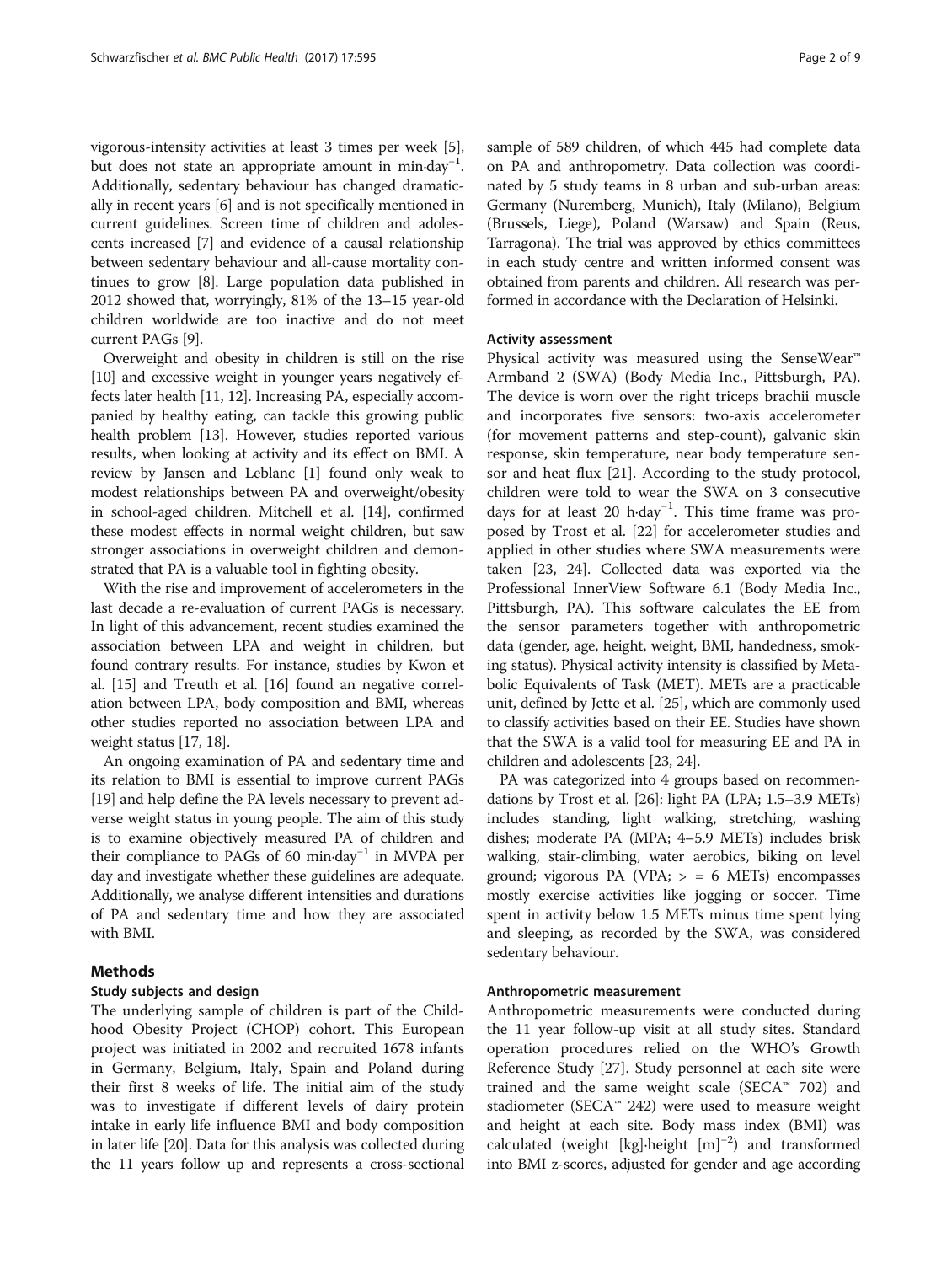<span id="page-2-0"></span>to the WHO growth standards [\[27\]](#page-8-0). Cut-off values for weight status were as follows: normal weight BMI zscore > =  $-2$  SD and  $\le$  +1SD, overweight BMI zscore  $> +1$  SD and obese BMI z-score  $> +2$  SD [\[27, 28](#page-8-0)]. Children with a BMI z-score < −2 SD were excluded as underweight children were not the focus of this analysis and could bias results.

# Covariates

Study country, season of measurement and gender of child were regarded as fixed covariates for adjustment in regression models. Additional data from parents was collected during the initial CHOP study visit (within 8 weeks after child's birth) and were also considered: educational status and nationality of parents (one or both parents not from study country), age of mother at birth and BMI of mother before pregnancy.

#### Data analyses

Data is reported as mean  $(\mu)$   $\pm$  standard deviation (SD) for continuous variables and as number (n) and percentage (%) for factors. PA parameters were skewed and reported as median (25th percentile; 75th percentile). Student's t-test and one-way ANOVA were used for group differences in parametric variables and Kruskal-Wallis one-way ANOVA was used for skewed variables. Linear regression models including covariates (as mentioned above) with PA, MVPA and sedentary time as dependent variables were calculated for adjusted group differences. Compliance to PAGs is reported as number (n) and percentage (%) of children meeting recommendations. Additionally, odds ratios (OR) for adherence to PAGs (yes/no) were calculated with adjusted logistic regression models.

To define amount of PA needed to prevent excess weight in children, Receiver Operating Characteristic (ROC) curve analysis was used. ROC analysis can provide optimal cut-off values for time spent in specific levels of PA to differentiate between being overweight/ obese and normal weight. Sensitivity (correctly identify an overweight or obese child) and specificity (correctly identify a normal weight child) for every possible cut-off was calculated and optimal thresholds were determined with the Youden-index as the maximum value of [J]:

## $J =$  Sensitivity + Specificity-1

Area under the curve (AUC) ranges from 0.5 (test variable predicts outcome only by chance) and 1.0 (perfect prediction) and reflects the quality of the test variable in predicting the outcome.

The effects of an increase (5, 15 and 60 min) in different intensity levels of PA on weight status (normal or overweight/obese children; based on BMI z-score) were

calculated, using logistic regression models adjusted for covariates. All regression models were controlled for normal distributed residuals. P-values ≤0.05 were seen as significant.

After export from the SWA, PA data was processed using R 3.3.0 (The R Foundation for Statistical Computing). All statistical analysis was performed using 'IBM SPSS Statistics for Windows' version 23 (IBM Corp., Armonk, N.Y., USA).

# Results

Complete data about activity, anthropometry and covariates was collected from 445 children. Twenty-six children had to be excluded due to less than 2 days of recording data, underweight or technical reasons. There were no differences ( $p > 0.05$ ) in PA or anthropometric variables between children with 2 days of recording and children with 3 or more days. For analysis children with 2 or more days and anthropometric data were included  $(n = 419)$ .

Table 1 Anthropometric data/country of participating 11 year olds and numbers of physical activity measurements per season

|                    | $\mu$ (SD)  |
|--------------------|-------------|
| Weight (kg)        | 41.5 (9.4)  |
| Height (cm)        | 147.9 (6.9) |
| <b>BMI</b>         | 18.8 (3.3)  |
| <b>BMI</b> z-score | 0.5(1.2)    |
|                    | n(%)        |
| N Total            | 419 (100%)  |
| Gender             |             |
| Male               | 190 (45.3%) |
| Female             | 229 (54.7%) |
| <b>BMI</b>         |             |
| Normal             | 285 (68.0%) |
| Overweight/Obese   | 134 (32.0%) |
| Country            |             |
| Germany            | 62 (14.8%)  |
| Belgium            | 60 (14.3%)  |
| Italy              | 103 (24.6%) |
| Poland             | 62 (14.8%)  |
| Spain              | 132 (31.5%) |
| Season             |             |
| Winter             | 137 (32.7%) |
| Spring             | 105 (25.1%) |
| Summer             | 65 (15.5%)  |
| Autumn             | 112 (26.7%) |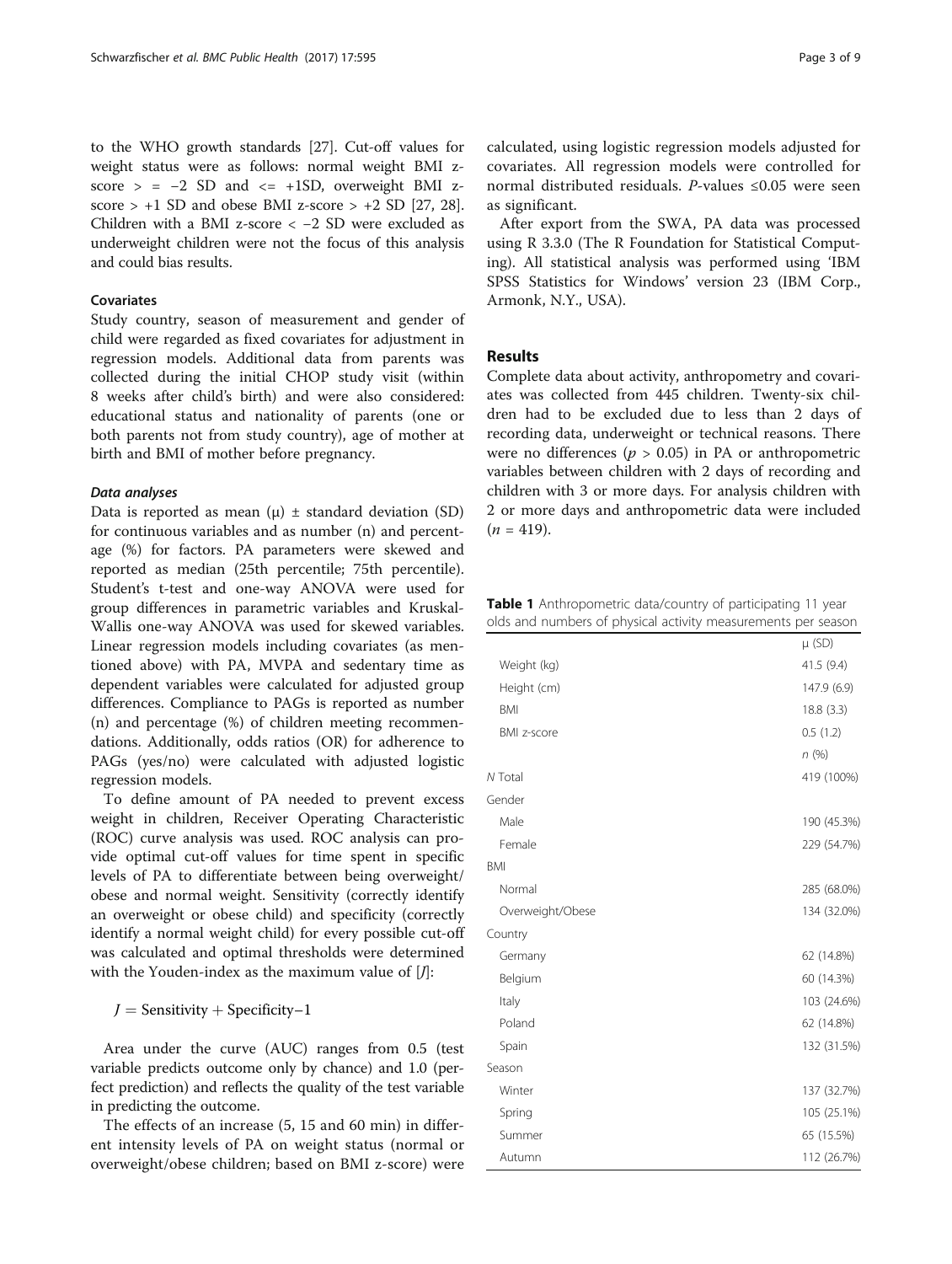<span id="page-3-0"></span>Study characteristics are shown in Table [1](#page-2-0). A total of 134 (32.0%) of the children were classified as overweight/obese. BMI at 11 years of age was significantly different between countries (BMI z-scores;  $p = 0.009$ ), ranging from Germany with lowest mean BMI (μ:  $17.89 \pm SD$ : 3.07; BMI-z: 0.08  $\pm$  1.15) to Italy with highest mean BMI (19.44 ± 3.27; BMI-z: 1.18 ± 0.69); no gender differences were seen. However, girls (148.6 cm ± 7.2) were significantly taller by 1.5 cm ( $p = 0.026$ ) than boys  $(147.1 \text{ cm } \pm 6.5)$ .

## Adherence to guidelines and differences in PA

Table [2](#page-4-0) displays the distribution of time spent in different levels of PA and sedentary behaviour. Differences in amount of min·day<sup>-1</sup> in PA based on weight status  $(p < 0.001)$ , country  $(p = 0.034)$  and season  $(p = 0.005)$ were observed. Children with excess weight spent more time in sedentary behaviour, Median =  $433$  min·day<sup>-1</sup> (25th percentile; 75th percentile: 362; 504) and less time in physical activity, 426 min·day−<sup>1</sup> (355; 496) than normal weight children (sedentary: 374 min·day−<sup>1</sup> (330; 446),  $p < 0.001$ ; PA: 478 min·day<sup>-1</sup> (408; 541),  $p < 0.001$ ). Gender difference were visible, with boys spending more time at higher intensities (MPA:  $p < 0.001$ , VPA:  $p < 0.001$  and MVPA:  $p < 0.001$ ) and girls more time at lower intensities (LPA:  $p < 0.001$ ). PAGs of 60 min·day<sup>-1</sup> were met by 63.2% of the children. Boys had a higher compliance (80.0%) than girls (50.0%).

Adjusted estimates of the linear regression model for time spent in PA revealed that overweight children spent 47 min·day<sup>-1</sup> (95% CI: -69, -25;  $p < 0.001$ ) less in PA than children of a normal weight; children in Italy (estimate: −36 min·day−<sup>1</sup> ; 95% CI: -65, −8; p = 0.013) or Poland (estimate: -37 min·day<sup>-1</sup>, 95% CI: -69, -4;  $p = 0.028$ ) spent less time daily in PA than children from Spain. Overall time in PA during winter was 39 min·day<sup>-1</sup> (95%CI: -69, -9;  $p = 0.012$ ) lower compared to summer. Analysis of results also showed that weight status and gender-based differences were observed for MVPA: girls spent 36 min·day−<sup>1</sup> (95% CI: -46, −25;  $p < 0.001$ ) less in MVPA than boys; overweight/obese 24 min·day<sup>-1</sup> (95% CI: -36, -13;  $p < 0.001$ ) less than normal weight children. Seasonal differences prevailed, with winter being associated with the lowest time spent on MVPA (estimate: −26 min·day−<sup>1</sup> ; 95% CI: -42, −10;  $p = 0.001$ ) compared to summer. No Interaction between season and country were seen.

Concerning adherence to PAGs, girls had 4.67 (95% CI: 2.87, 7.62;  $p < 0.001$ ) times higher odds than boys to fall below current recommendations. Overweight and

|                  | n   | Sedentary      | PA             | <b>LPA</b>     | <b>MPA</b>   | <b>VPA</b>   | <b>MVPA</b>  | Adherence PAGs <sup>t</sup> |  |
|------------------|-----|----------------|----------------|----------------|--------------|--------------|--------------|-----------------------------|--|
| Total            | 419 | 391 (333; 473) | 462 (389; 534) | 379 (318; 429) | 60 (35; 93)  | 11 $(4; 24)$ | 75 (41; 115) | 265 (63.2%)                 |  |
| Gender           |     |                |                |                |              |              |              |                             |  |
| Male             | 190 | 404 (338; 480) | 458 (371; 530) | 353 (297; 396) | 71 (54; 107) | 19 (9; 33)   | 95 (65; 139) | 152 (80.0%)                 |  |
| Female           | 229 | 383 (330; 458) | 473 (395; 539) | 399 (346; 447) | 47 (27; 74)  | 8(3; 15)     | 59 (33; 92)  | 113 (49.3%)                 |  |
| BMI              |     |                |                |                |              |              |              |                             |  |
| Normal           | 285 | 374 (330; 446) | 478 (408; 541) | 384 (333; 431) | 65 (41; 95)  | 13 (6; 26)   | 82 (51; 126) | 198 (69.5%)                 |  |
| Overweight/Obese | 134 | 433 (362; 504) | 426 (355; 496) | 352 (288; 422) | 47 (27; 74)  | 7(2; 17)     | 60 (30; 102) | 67 (50.0%)                  |  |
| Country          |     |                |                |                |              |              |              |                             |  |
| Germany          | 62  | 394 (333; 484) | 452 (390; 536) | 367 (317; 417) | 65 (39; 92)  | 16(8; 26)    | 79 (50; 115) | 44 (71.0%)                  |  |
| Belgium          | 60  | 373 (299; 423) | 451 (401; 537) | 387 (329; 453) | 55 (32; 84)  | 12 (4; 22)   | 69 (40; 106) | 36 (60.0%)                  |  |
| Italy            | 103 | 428 (350; 503) | 452 (367; 524) | 381 (319; 422) | 50 (27; 84)  | 9(2; 20)     | 59 (28; 100) | 51 (49.5%)                  |  |
| Poland           | 62  | 426 (383; 511) | 452 (362; 518) | 353 (288; 398) | 68 (38; 107) | 10(5; 21)    | 78 (48; 128) | 43 (69.4%)                  |  |
| Spain            | 132 | 365 (323; 440) | 491 (411; 540) | 391 (337; 437) | 67 (40; 95)  | 12 (5; 28)   | 82 (47; 125) | 91 (68.9%)                  |  |
| Season           |     |                |                |                |              |              |              |                             |  |
| Winter           | 137 | 409 (350; 492) | 439 (364; 515) | 369 (307; 418) | 55 (31; 80)  | 10(3; 20)    | 65 (36; 106) | 79 (57.7%)                  |  |
| Spring           | 105 | 407 (337; 488) | 461 (391; 540) | 374 (326; 422) | 61 (30; 92)  | 13 (4; 25)   | 77 (37; 113) | 64 (61.0%)                  |  |
| Summer           | 65  | 360 (311; 415) | 496 (419; 555) | 381 (321; 427) | 77 (39; 117) | 14(6; 25)    | 92 (51; 143) | 47 (72.3%)                  |  |
| Autumn           | 112 | 389 (320; 452) | 480 (414; 540) | 386 (338; 445) | 68 (39; 94)  | 12(6; 26)    | 80 (49; 126) | 75 (67.0%)                  |  |

Table 2 Minutes·day<sup>-1</sup> spent physically active<sup>a</sup>/ inactive and number (%) of children who adhered to activity recommendations

Values are Median (25th percentile; 75th percentile) unless otherwise stated

Bold: significant group differences ( $p < 0.05$ )

 ${}^a$ PA: physical activity, LPA: light physical activity (1.5–3.9 METs), MPA: moderate physical activity (MPA; 4–5.9 METs), VPA: vigorous physical (VPA; > = 6 METs), MVPA. moderate and vigorous physical activity

<sub>.</sub><br><sup>b</sup>Adherence to physical activity guidelines (PAGs): Number of children adhering to current physical activity guidelines of 60 min·day<sup>−1</sup>in MVPA (percentage of group in column)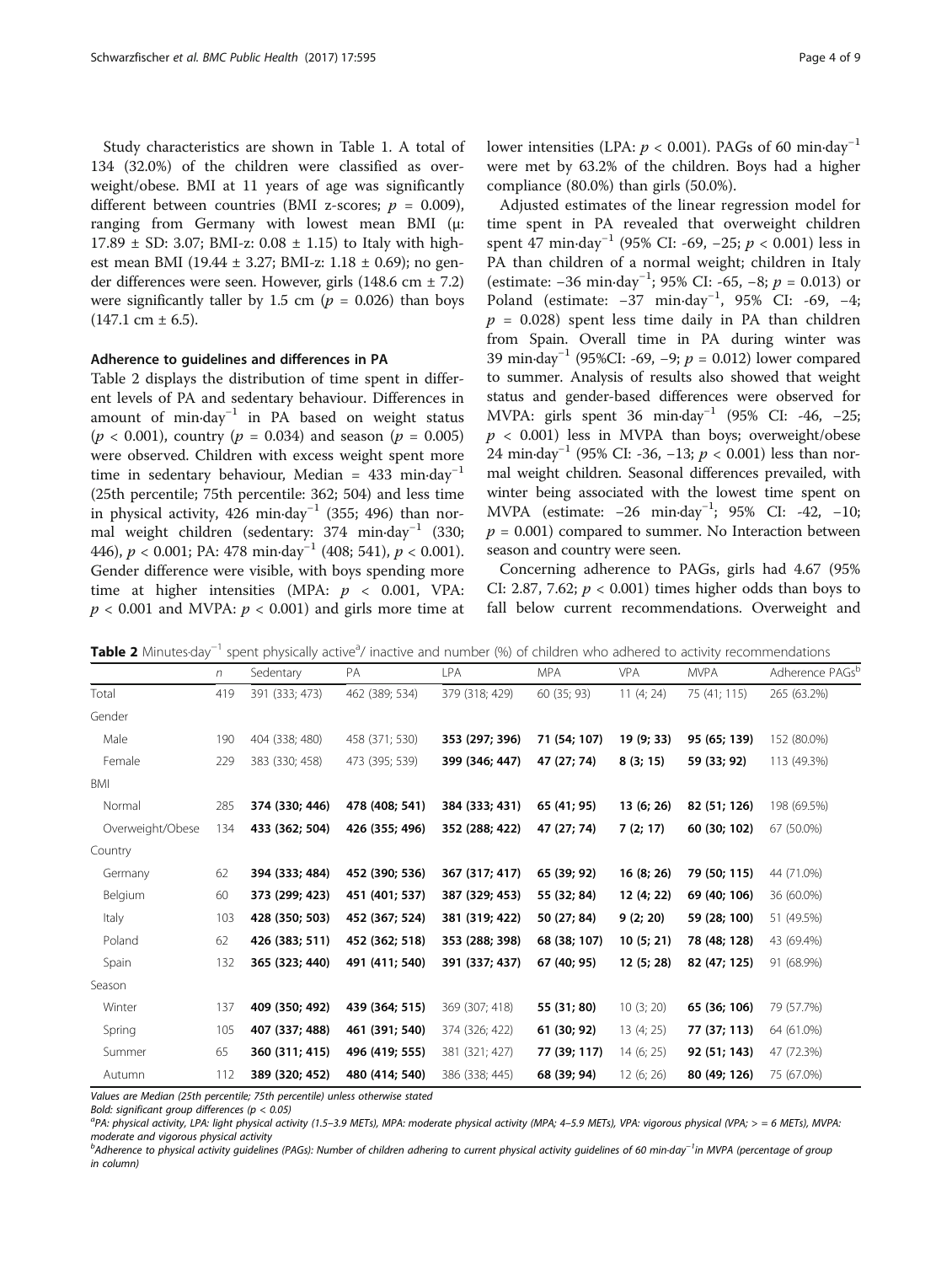<span id="page-4-0"></span>obese had more than twice the odds (OR 2.60; 95% CI: 1.55, 4.38;  $p < 0.001$ ) than normal weight children.

#### Threshold determination

Results from the ROC analyses can be found in Table [3](#page-3-0). The overall AUCs for PA variables and sedentary time were significantly ( $p < 0.05$ ) greater than 0.5. With rising intensity levels of PA, the AUC increased and the threshold for min·day−<sup>1</sup> in PA progressively decreased (from LPA cut-off: 348 min·day−<sup>1</sup> to VPA cut-off: 5 min·day−<sup>1</sup> ). For MVPA, the AUC was 0.62 (95%CI: 0.56, 0.68) and resulted in a threshold of 46 min·day<sup>-1</sup>. When stratifying for gender, girls' thresholds were comparable with the overall sample results. Boys had higher cut-offs for minutes per day in MPA, VPA and MVPA needed differentiate the weight status.

## Associations of different levels of PA with BMI

Figure [1](#page-5-0) shows the odds ratios of being overweight/ obese with an increase of 5, 15 and 60 min·day<sup>-1</sup> in different PA intensities. 60 min·day<sup>-1</sup> of LPA (OR: 0.79; 95% CI: 0.66, 0.95;  $p < 0.001$ ) had about the same effect as 15 min·day−<sup>1</sup> of MPA (OR: 0.83; 95% CI: 0.75, 0.96;

Table 3 Cut-off points for min·day<sup>-1</sup> in physical activity<sup>a</sup>/sedentary to differentiate between normal weight and overweight/obese<sup>b</sup> children

|             | AUC (95%CI)           | Youden<br>index | Cut-off<br>$(min-day^{-1})$ | Sensitivity Specificity |      |
|-------------|-----------------------|-----------------|-----------------------------|-------------------------|------|
| Total       |                       |                 |                             |                         |      |
| Sedentary   | $0.64$ $(0.58; 0.70)$ | .255            | 388                         | 0.69                    | 0.57 |
| LPA         | $0.58$ $(0.52; 0.64)$ | .205            | 348                         | 0.71                    | 0.50 |
| <b>MPA</b>  | $0.61$ (0.55; 0.67)   | .234            | 38                          | 0.79                    | 0.45 |
| <b>VPA</b>  | $0.64$ $(0.58; 0.70)$ | .260            | 5                           | 0.79                    | 0.47 |
| <b>MVPA</b> | $0.62$ (0.56; 0.68)   | .230            | 46                          | 0.78                    | 0.45 |
| Male        |                       |                 |                             |                         |      |
| Sedentary   | $0.63$ $(0.54; 0.72)$ | .249            | 382                         | 0.77                    | 0.48 |
| <b>LPA</b>  | $0.60$ $(0.51; 0.68)$ | .286            | 344                         | 0.64                    | 0.65 |
| <b>MPA</b>  | $0.63$ $(0.54; 0.72)$ | .239            | 69                          | 0.62                    | 0.62 |
| <b>VPA</b>  | $0.67$ $(0.58; 0.75)$ | .290            | 20                          | 0.55                    | 0.74 |
| <b>MVPA</b> | $0.65$ $(0.56; 0.73)$ | .276            | 76                          | 0.77                    | 0.51 |
| Female      |                       |                 |                             |                         |      |
| Sedentary   | $0.65$ $(0.57; 0.72)$ | .288            | 410                         | 0.59                    | 0.69 |
| LPA         | $0.55$ (0.47; 0.64)   | .137            | 349                         | 0.78                    | 0.36 |
| <b>MPA</b>  | $0.63$ $(0.55; 0.71)$ | .263            | 39                          | 0.67                    | 0.59 |
| <b>VPA</b>  | $0.66$ $(0.58; 0.74)$ | .317            | 6                           | 0.65                    | 0.67 |
| <b>MVPA</b> | $0.64$ $(0.56; 0.72)$ | .271            | 46                          | 0.66                    | 0.61 |

 $P$ -values indicate AUC significantly  $> 0.50$ 

<sup>a</sup>LPA: light physical activity (1.5–3.9 METs), MPA: moderate physical activity (MPA; 4-5.9 METs), VPA: vigorous physical (VPA;  $>$  = 6 METs) MVPA: moderate to vigorous physical activity

<sup>b</sup>Classification through BMI z-scores, calculated according to WHO standards: normal weight > = − 2 SD and < = + 1SD, overweight/obese > +1 SD

p < 0.001) or MVPA (OR: 0.86; 95% CI: 0.79, 0.92;  $p$  < 0.001) and just 5 min·day<sup>-1</sup> of VPA (OR: 0.87; 95% CI: 0.80, 0.95;  $p = 0.001$ ). An increase of MVPA (OR: 0.53; 95% CI: 0.39, 0.73;  $p < 0.001$ ) by an hour had the same effect as an hour of MPA (OR: 0.47; 95% CI: 0.32, 0.70;  $p < 0.001$ ) or a 15 min·day<sup>-1</sup> increase of VPA (OR: 0.66; 95% CI: 0.52, 0.84;  $p = 0.001$ . Testing for interaction between gender and levels of PA showed no effects.

Analysis was repeated with children, who had at least 3 days of recording ( $n = 353$ ), but showed no major differences. ROC analysis cut-offs remained similar, with two exceptions for the cut-off of boys' sedentary time (471 min·day−<sup>1</sup> ; difference: +89 min·day−<sup>1</sup> ) and VPA time (5 min·day−<sup>1</sup> ; difference: −15 min·day−<sup>1</sup> ). Results of logistic regression models, examining the association between different duration and intensities of PA and sedentary time and weight status, were similar and remained significant.

# **Discussion**

Results of this study suggest that PA is associated with BMI and current PAGs can be supported, as 60 min·day<sup>-1</sup> of MVPA showed a meaningful risk reduction of excess weight gain. Approximately two thirds (63.2%) of the 11 year-old children in this study met WHO PAGs. Time spent in PA differed by gender (boys were more active than girls) and weight status (normal weight children were more active than overweight and obese children). Country differences were present, but showed no apparent regional patterns. An additional increase in time spent in higher intensity levels of PA seems to be beneficial for overweight prevention, as an additional 5 min·day−<sup>1</sup> of VPA showed the same association with weight status, as an additional 15 min·day−<sup>1</sup> of MPA. LPA was associated with a lower weight status, while sedentary behaviour was associated with excess weight.

## Adherence to guidelines and differences in PA

Reported prevalence of children meeting the 60 min·day−<sup>1</sup> of MVPA in previous studies ranges from 80% nonadherence [\[9](#page-7-0)] to 80% adherence [[29](#page-8-0)]. These variations can be the result of a number of causes. As our and other studies have shown, is that PA and adherence to PAGs varies by country or region. For example, an observational study within the ENERGY-project examining PA of children from 5 different European countries, found rather large country differences [\[30\]](#page-8-0). One solution to tackle these differences could be the implementation of national or regional guidelines [\[5](#page-7-0)]. Recent review by Kahlmeier et al. [[31](#page-8-0)] however, identified a lack of national PAGs in most European countries.

In addition to regional differences, the differences in adherence and volume of PA by gender [[30, 32](#page-8-0), [33](#page-8-0)]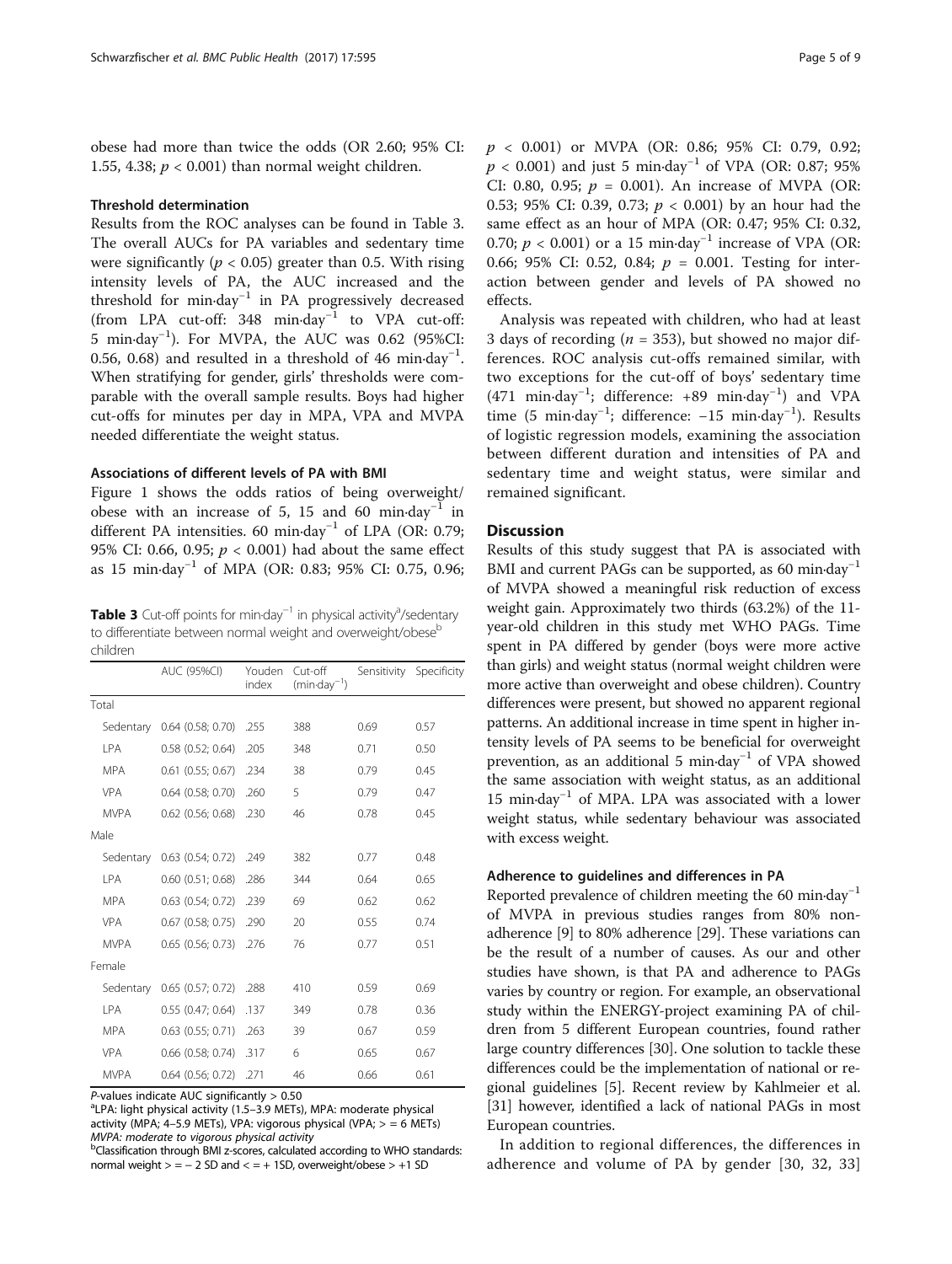<span id="page-5-0"></span>

and weight status [[24, 34](#page-8-0)] can been seen in several international studies. Despite growing evidence of these discrepancies, PAGs fail to take these differences into account, as causal mechanisms are not completely understood. One explanation could be the influence of friendship and peers on physical activity. This was seen in a qualitative study by Carlin et al. [[35](#page-8-0)], with male peer groups encouraging each other to be active, while in girls' and overweight/obese groups, participation in sports had mostly negative connotations. Carlin et al. [[35](#page-8-0)] emphasized that interventions and guidelines need to be tailored not just to gender, but also to groups with low PA levels, like overweight or obese children.

Another reason for the wide range of reported prevalence of children meeting PAGs, could be the lack of common cut-offs for MVPA. Current PAGs were established in the last decade and are mostly based on self-reported estimates of PA. However, subjective measurement tends to overestimate PA when compared to accelerometry [[36](#page-8-0)]. The technological development in the last 10 years has led to better opportunities to objectively quantify PA in larger populations. However, with new technologies it is important to validate tools independently and find a clear definition for cut-offs between intensity levels of PA. The cut-offs in this study where based on EE and categories proposed by Trost et al. [\[26](#page-8-0)], to make results comparable to other samples. However, amount and intensity of PA can be measured in many different ways: e.g. steps [[37](#page-8-0)], which are easy to understand and used in everyday life, or more complex definitions through fuzzy logic [\[38\]](#page-8-0). To date there is no consensus on what defines light, moderate or vigorous PA. Thus, 60 min·day−<sup>1</sup> of MVPA recommended by PAGs, can be broadly interpreted.

## Threshold determination

ROC analyses thresholds in the overall sample were comparable to current PAGs. Other multinational studies examining cut-offs for objectively measured PA found similar results, though thresholds tend to be higher. The worldwide sample of the ISCOLE study identified an optimal threshold of 55 min·day<sup>-1</sup>, with a higher cut-off for boys (65 min·day<sup>-1</sup>) than girls (49 min·day<sup>-1</sup>) [\[39\]](#page-8-0). These gender differences were also visible in the European HEL-ENA study, where ROC analysis was conducted in 2094 adolescents (threshold MVPA overall: 71 min·day<sup>-1</sup>; boys: 56 min·day−<sup>1</sup> ; girls: 51 min·day−<sup>1</sup> ) [\[40\]](#page-8-0). Recent results reported by Laguna et al. [[41](#page-8-0)], analysing recommended levels of PA in 439 Spanish children aged 8–10 years from the European Youth Heart Study, found thresholds of 79 min·day−<sup>1</sup> of MVPA and 50 min·day−<sup>1</sup> in VPA. Different thresholds can be mostly traced back to different measurement devices and methods, as well as different populations. A problem of our and similar studies is, that AUCs of the ROC analysis were close to 0.5 and the impact and precision of the test can be debated. Nevertheless, with rising intensity levels of PA (from light to vigorous) AUCs and the quality of the results increase. Time spent in VPA together with time spend in sedentary behaviour seem to be the best parameters, discriminating between normal and excess weight. These results are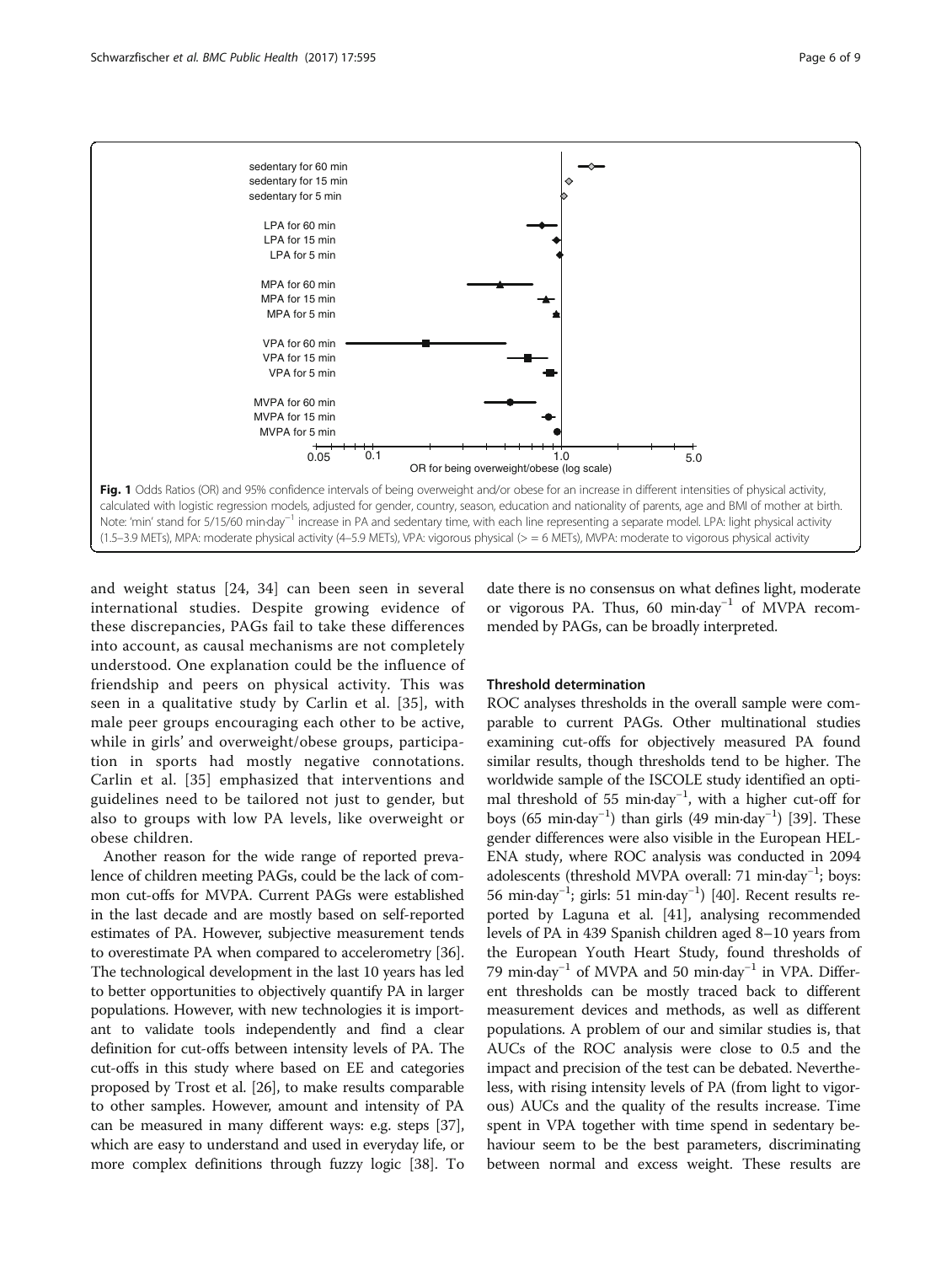supported by the effects seen in our logistic regression analysis (Fig. [1\)](#page-5-0).

#### Associations of different levels of PA with BMI

International PAGs state that in addition to 60 min·day−<sup>1</sup> of MVPA, children and adolescents should engage in VPA at least 3 days per week, but no recommended duration is given. The importance of higher levels of PA has been seen in other cross-sectional or interventional studies about PA and obesity. For instance, Ness et al. [[42](#page-8-0)] suggested, based on a cross-sectional analysis of 5500 12 year-old children as part of the Avon Longitudinal Study of Parents and Children (ALSPAC), that higher intensity PA may be more important than total activity. Laguna et al. [\[41\]](#page-8-0) supported this statement and emphasized the importance of VPA in preventing overweight and obesity. An interventional study by de Araujo et al. [[43](#page-8-0)] showed that high intensity training can be a proficient method for improving health parameters in obese children. In our study an increase of just 15–20 min·day−<sup>1</sup> of VPA was comparable to an increase of 60 min·day−<sup>1</sup> of MVPA in reducing the risk of excess weight. This indicates that an appropriate amount for a VPA recommendation could be 15– 20 min⋅day<sup>-1</sup>, this however needs confirmation from other studies.

Recommendations based on the effectiveness of a certain amount of MVPA or VPA should be treated with caution. They may lead to the conclusion that when children spend 60 min·day<sup>-1</sup> in MVPA or 20 min·day<sup>-1</sup> in VPA, it does not matter how much time they spent in sedentary time for the rest of the day. Chastin et al. [[44\]](#page-8-0) showed that there are complex effects to be considered when trying to replace one behaviour by another (e.g. sedentary time with LPA). Additionally, it is not always feasible to convince children with an inactive lifestyle, to do VPA right away; to start at lower levels PA might be more efficient. The majority of current PAGs agree with the recommendation of 60 min·day−<sup>1</sup> of MVPA for children. However, it remains unclear how to spend the other 23 h of the day. The Canadian 24-Hour Movement Guidelines were the first to offer an holistic approach to recommendations for sleeping time, PA and sedentary behaviour [\[45](#page-8-0)]. PA can be spilt into two parts: LPA and MVPA. LPA is seen as baseline activity according to United States Department of Health and Human Services [[46\]](#page-8-0) and MVPA as health-enhancing PA on top of that baseline. Together with sedentary time, LPA is the main component of activity during waking hours, but showed minimal effects on BMI in our study. Despite minor effects on BMI, Pate and al. [[6](#page-7-0)] emphasized the importance to differentiate between LPA and sedentary time. Studies in adults and children have shown that LPA can be a good basis to reduce the negative health effects of sedentary behaviour [[15, 47\]](#page-8-0). Results of our study confirm that LPA reduces the risk of being overweight, while sedentary time is more likely to increase the risk. Future interventions and guidelines should aim to keep sedentary time to a minimum and whenever possible promote LPA. Light intensity activities, like walking to school or playing active videogames can be a more feasible replacement for sedentary time, than MVPA or VPA, as hypothesized by Healy et al. [\[47](#page-8-0)].

#### Strengths and limitations

One strength of this study is PA measurement using the SWA, since unlike common used accelerometers, it is possible to include weight bearing activities into measurement. Furthermore, the multicentre design with children from 5 European countries and the complete standardisation of the study protocols and measurement tools for every site, gives a broad overview of the PA situation in Europe.

Due to the cross-sectional design of the study, statements about the cause and effect relationships and direction of the association are not possible. Measurement with the SWA has both benefits and downfalls. As with most accelerometers, it cannot be worn in water and cannot effectively measure activities like cycling. The sensewear algorithms seem to improve in measuring children's EE [[48](#page-8-0)], yet they are prone to under- and overestimate EE in the aforementioned situations. It is possible that more active kids took part in this study and were more likely to accept wearing the SWA, as accelerometer measurement was not mandatory during the CHOP trial. Furthermore, it is unknown, if wearing a sensor changes the PA behaviour of participants and increase their motivation to be more active than usual. Finally, it is only possible to measure PA with accelerometers for a short time frame (few days to week), due to memory and energy limitations of the sensor. Measurements in this study were conducted through the whole year and analysis was adjusted for season, keeping influence of time of measurement to a minimum.

# Conclusions

Results of this study have shown that two thirds of the children met current PAGs and recommendations of 60 min·day−<sup>1</sup> of MVPA can help prevent excess body weight in children. Despite the fact that children appear to meet current PAGs, overweight and obesity are still on the rise and continue to be a major public health problem. One solution to this could be an additional recommendation of daily 15 min to 20 min in VPA, as this timeframe seem to provide meaningful risk reduction of overweight and obesity. Additional focus should be placed on reducing sedentary time and replacing it with light activity, like walking to school or activity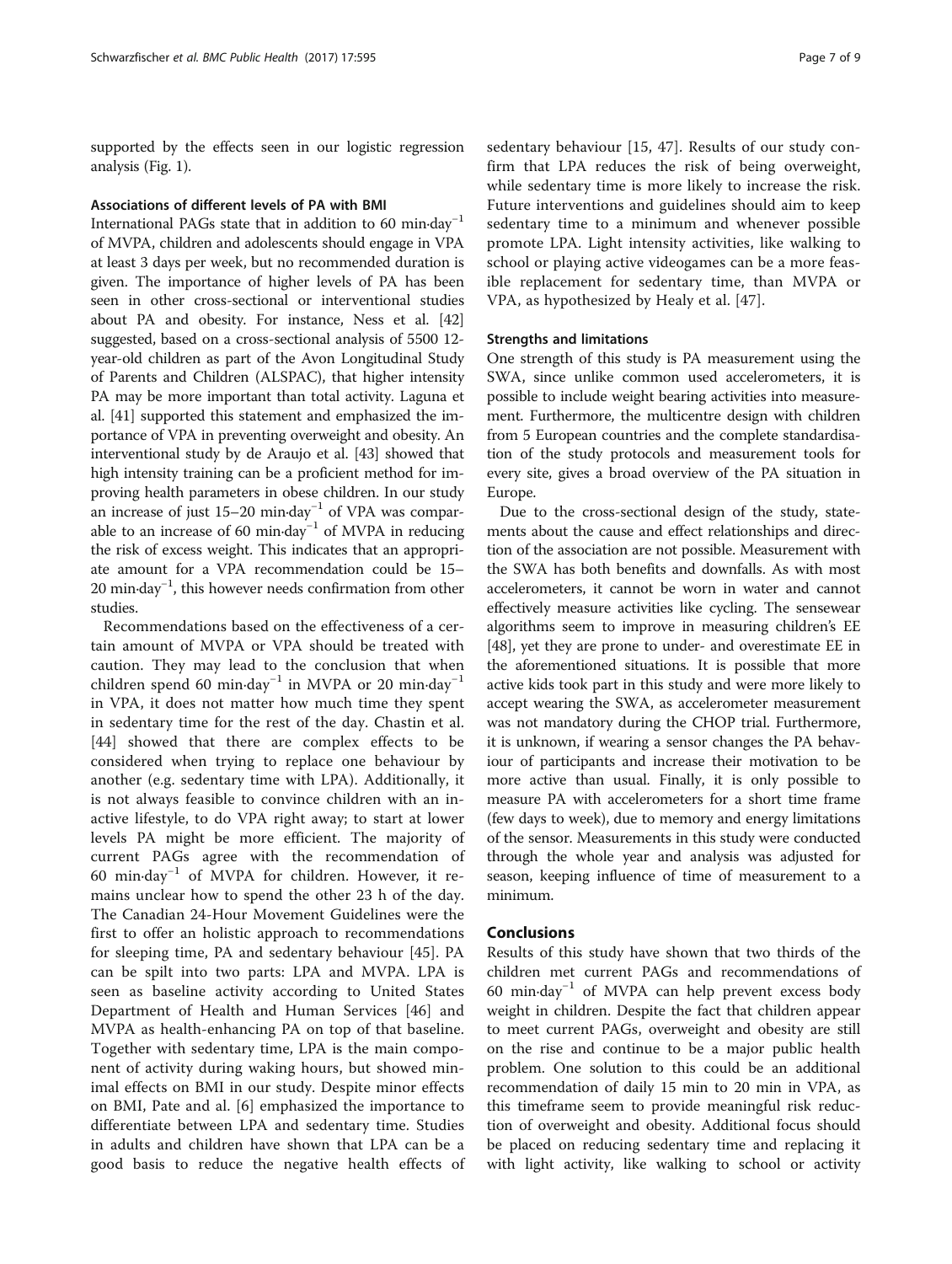<span id="page-7-0"></span>programmes during recess. PA and its promotion can be valuable tools for controlling the body weight of children and subsequently improve their long-term health. Ongoing research in the field of PA is needed to react to changes in lifestyle and monitor activity levels during the early years.

#### Abbreviations

ANOVA: Analysis of Variance; AUC: Area under the Curve; BMI: Body mass index; CHOP: Childhood obesity project; CI: Confidence Interval; EE: Energy expenditure; LPA: light physical activity; MET: Metabolic Equivalents of Task; min: minutes; MPA: Moderate physical activity; MVPA: Moderate to vigorous physical activity; OR: Odds ratio; PA: Physical activity; PAGs: Physical activity guidelines; SWA: Sensewear armband; VPA: Vigorous physical activity; WHO: World health organisation

#### Acknowledgments

We thank the participating families and all project partners for their enthusiastic support of the project.

The European Childhood Obesity Trial Study Group: Philippe Goyens, Clotilde Carlier, Joana Hoyos, Pascale Poncelet, Elena Dain (Université Libre de Bruxelles –Brusselles, Belgium); Françoise Martin, Annick Xhonneux, Jean-Paul Langhendries, Jean-Noel Van Hees † (CHC St Vincent –Liège-Rocourt, Belgium); Ricardo Closa-Monasterolo, Joaquin Escribano, Veronica Luque, Natalia Ferre, Marta Zaragoza-Jordana, Mariona Gispert-Llauradó, Carem Rubio-Torrents (Universitat Rovira i Virgili, IISPV, Taragona, Spain); Marcello Giovannini, Enrica Riva, Carlo Agostoni, Silvia Scaglioni, Elvira Verduci, Fiammetta Vecchi, Alice Re Dionigi (University of Milano, Milano, Italy); Jerzy Socha, Piotr Socha (Children's Memorial Health Institute, Department of Gastroenterology, Hepatology and Immunology, Warsaw, Poland); Anna Dobrzańska, Dariusz Gruszfeld (Children's Memorial Health Institute, Neonatal Intensive Care Unit, Warsaw, Poland); Anna Stolarczyk, Agnieszka Kowalik (Children's Memorial Health Institute, Department of Pediatrics, Warsaw, Poland); Roman Janas, Ewa Pietraszek (Children's Memorial Health Institute, Diagnostic Laboratory, Warsaw, Poland); Emmanuel Perrin (Danone Research Centre for Specialized Nutrition, Schiphol, The Netherlands); Rüdiger von Kries (Division of Pediatric Epidemiology, Institute of Social Pediatrics and Adolescent Medicine, Ludwig Maximilians University of Munich, Munich, Germany); Helfried Groebe, Anna Reith, Renate Hofmann (Klinikum Nurnberg Sued, Nurnberg, Germany); Berthold Koletzko, Veit Grote, Martina Weber, Peter Rzehak, Sonia Schiess, Jeannette Beyer, Michaela Fritsch, Uschi Handel, Ingrid Pawellek, Sabine Verwied-Jorky, Iris Hannibal, Hans Demmelmair, Gudrun Haile, Melissa Theurich, Phillipp Schwarzfischer (Division of Nutritional Medicine and Metabolism, Dr. von Hauner Childrens Hospital, University of Munich Medical Centre, Munich, Germany)

#### Funding

The studies reported herein have been carried out with partial financial support from the Commission of the European Community, specific RTD Programme "Quality of Life and Management of Living Resources", within the European Union's Seventh Framework Programme (FP7/2007–2013), project EarlyNutrition under grant agreement no. 289346, the EU H2020 project PHC-2014-DynaHealth under grant no. 633595. This manuscript does not necessarily reflect the views of the Commission and in no way anticipates the future policy in this area. The funding body had no influence on the design of the study and collection, analysis, and interpretation of data and on writing this manuscript.

#### Availability of data and materials

The CHOP cohorts' data are available only to the collaborating scientists from the respective CHOP participating centres. The data may be available upon request for some of the participating centres but not for all due to relevant data protection laws.

#### Authors' contributions

PS: analysis of the data, drafted and finalized the manuscript; MW: participated in the data analysis and critical reading of manuscript; DG, PS, VL, JE, AX, EV, BM: conduct of study, data entry at study sites and critical reading of manuscript; BK: designed the research and critical reading of manuscript; VG: participated in

the data analysis and critical reading of manuscript. All authors have read and approved the final version of this manuscript.

#### Competing interests

The authors declare that they have no competing interests.

#### Consent for publication

Not applicable.

#### Ethics approval and consent to participate

Belgium: Comitè d'Ethique Medicale de Centre Hospitalier Chretien Liege; No. OM87

Germany: Bayerische Landesärztekammer Ethik-Kommission, No. 02070 Italy: Azienda Ospedaliera San Paolo Comitato Etico, No 14/2002 Poland: Instytut Pomnik-Centrum Zdrowia Dziecka Komitet Etyczny, No 243/KE/2001

Spain: Comité ético de investigación clínica del Hospital Universitario de Tarragona Joan XXIII, Comité ético de investigación clínica del Hospital Universitario Sant Joan de Reus

Written informed consent has been obtained from all participants included in the analysed study and the study is being conducted in accordance with the declaration of Helsinki.

#### Publisher's Note

Springer Nature remains neutral with regard to jurisdictional claims in published maps and institutional affiliations.

#### Author details

<sup>1</sup> Division of Metabolic and Nutritional Medicine, Dr. von Hauner Children's Hospital, University of Munich Medical Centre, 80337 Munich, Germany. <sup>2</sup>Children's Memorial Health Institute, Neonatal Intensive Care Unit, 04-736 Warsaw, Poland. <sup>3</sup>Paediatrics Research Unit, Universitat Rovira i Virgili, 43201 Reus, Spain. <sup>4</sup>CHC St. Vincent, -Rocourt, 4000 Liège, Belgium. <sup>5</sup>Deparment of Peadiatrics, San Paolo Hospital, University of Milan, 20142 Milan, Italy.

# Received: 16 February 2017 Accepted: 8 June 2017

#### References

- 1. Janssen I, Leblanc AG. Systematic review of the health benefits of physical activity and fitness in school-aged children and youth. Int J Behav Nutr Phys Act. 2010;7:40. doi[:10.1186/1479-5868-7-40](http://dx.doi.org/10.1186/1479-5868-7-40).
- 2. Reiner M, Niermann C, Jekauc D, Woll A. Long-term health benefits of physical activity–a systematic review of longitudinal studies. BMC Public Health. 2013;13:813. doi[:10.1186/1471-2458-13-813.](http://dx.doi.org/10.1186/1471-2458-13-813)
- 3. World Health Organization Regional Office for Europe. EUR/RC65/9: Physical activity strategy for the WHO European Region 2016–2025. [http://www.](http://www.euro.who.int/__data/assets/pdf_file/0010/282961/65wd09e_PhysicalActivityStrategy_150474.pdf?ua=1) [euro.who.int/\\_\\_data/assets/pdf\\_file/0010/282961/65wd09e\\_](http://www.euro.who.int/__data/assets/pdf_file/0010/282961/65wd09e_PhysicalActivityStrategy_150474.pdf?ua=1) [PhysicalActivityStrategy\\_150474.pdf?ua=1](http://www.euro.who.int/__data/assets/pdf_file/0010/282961/65wd09e_PhysicalActivityStrategy_150474.pdf?ua=1). Accessed 11 Aug 2016.
- 4. European Commission. EU Physical Activity Guidelines: Recommended Policy Actions in Support of Health-Enhancing Physical Activity. [http://ec.](http://ec.europa.eu/sport/library/policy_documents/eu-physical-activity-guidelines-2008_en.pdf) [europa.eu/sport/library/policy\\_documents/eu-physical-activity-guidelines-](http://ec.europa.eu/sport/library/policy_documents/eu-physical-activity-guidelines-2008_en.pdf)[2008\\_en.pdf.](http://ec.europa.eu/sport/library/policy_documents/eu-physical-activity-guidelines-2008_en.pdf) Accessed 11 Aug 2016.
- 5. World Health Organization. Global recommendations on physical activity for health. [http://www.who.int/dietphysicalactivity/publications/](http://www.who.int/dietphysicalactivity/publications/9789241599979/en) [9789241599979/en/](http://www.who.int/dietphysicalactivity/publications/9789241599979/en). Accessed 11 Aug 2016.
- 6. Pate RR, O'Neill JR, Lobelo F. The evolving definition of "sedentary". Exerc Sport Sci Rev. 2008;36(4):173–8. doi[:10.1097/JES.0b013e3181877d1a.](http://dx.doi.org/10.1097/JES.0b013e3181877d1a)
- 7. Hinkley T, Salmon J, Okely AD, Crawford D, Hesketh K. Preschoolers' physical activity, screen time, and compliance with recommendations. Med Sci Sports Exerc. 2012;44(3):458–65. doi[:10.1249/MSS.0b013e318233763b.](http://dx.doi.org/10.1249/MSS.0b013e318233763b)
- 8. Biddle SJ, Bennie JA, Bauman AE, Chau JY, Dunstan D, Owen N, et al. Too much sitting and all-cause mortality: is there a causal link? BMC Public Health. 2016;16(1):635. doi[:10.1186/s12889-016-3307-3.](http://dx.doi.org/10.1186/s12889-016-3307-3)
- 9. Hallal PC, Andersen LB, Bull FC, Guthold R, Haskell W, Ekelund U, et al. Global physical activity levels: surveillance progress, pitfalls, and prospects. Lancet. 2012;380(9838):247–57. doi:[10.1016/S0140-6736\(12\)60646-1.](http://dx.doi.org/10.1016/S0140-6736(12)60646-1)
- 10. Ng M, Fleming T, Robinson M, Thomson B, Graetz N, Margono C, et al. Global, regional, and national prevalence of overweight and obesity in children and adults during 1980-2013: a systematic analysis for the Global